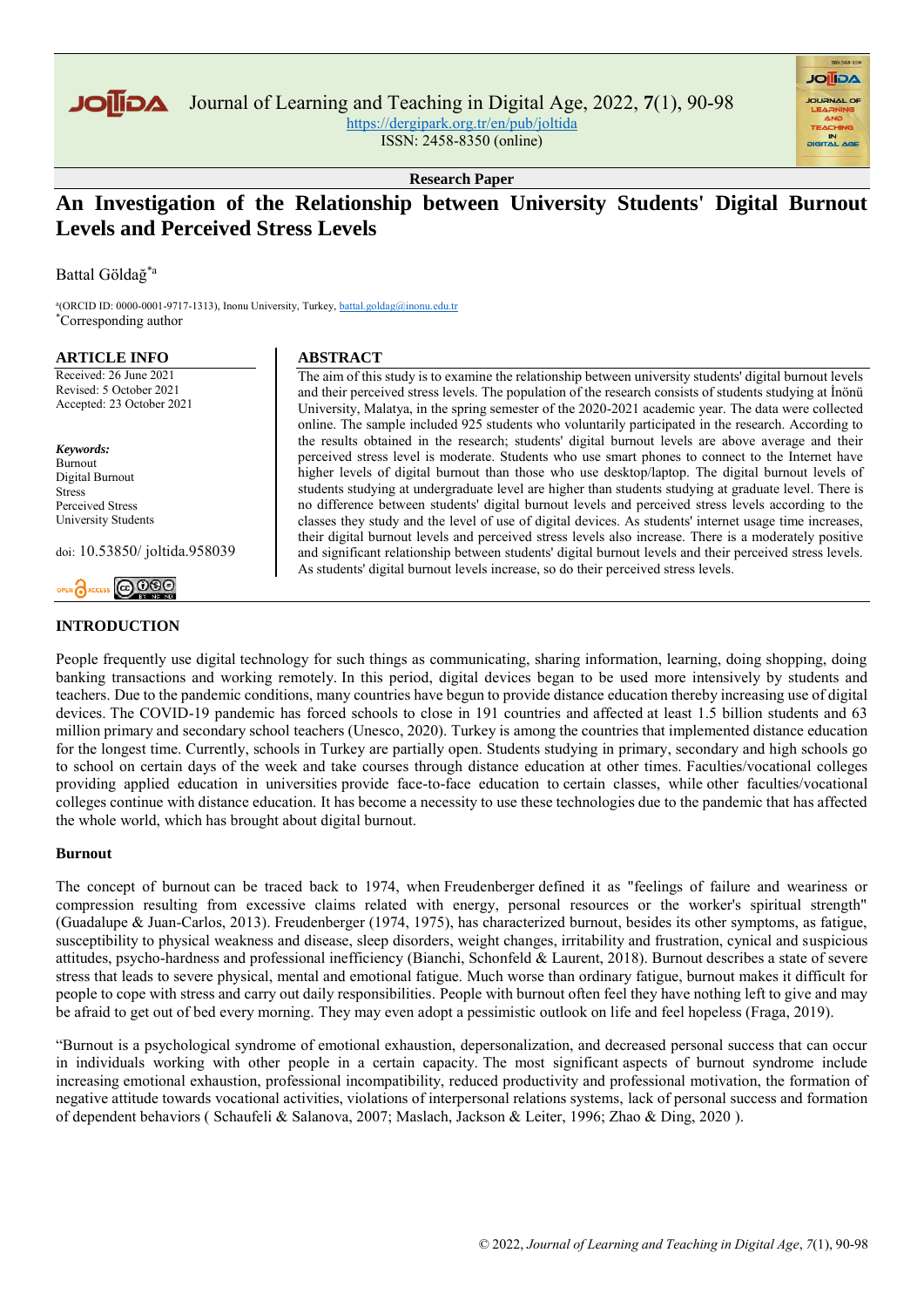## **Symptoms of Burnout**

#### *Physical signs of burnout*

Physical signs of burnout include feeling exhausted and sluggish, reduced immunity, common diseases, having the muscles or headaches very often, sleep disorders, indigestion, dizziness, tiredness and fatigue, tinnitus, weakened immune system, eczema, hay fever and asthma.

#### *Emotional symptoms of burnout*

Emotional symptoms of burnout can be sorted as failure and self- doubt, feeling helpless, trapped and defeated, feeling alone in the world, a condescending and negative outlook, decreased sense of satisfaction and achievement, increased irritability, boredom, lack of motivation, feelings of stagnation, low self-esteem, restlessness, an inner feeling of emptiness, anxiety, hopelessness and a sense of uselessness (Smith, Segal & Robinson, 2020).

#### *Behavioral symptoms of burnout*

Avoidance from liabilities, skipping work or going to work late and leaving early, lack of concentration, decision inability, selfdoubting, performance loss, social withdrawal trends, increasing coffee and alcohol consumption, spending less time for relaxing or entertaining activities, irritability and anger, dissatisfaction, procrastination (Rožman, Treven, & Cingula, 2018; Smith, Segal & Robinson, 2020).

Burnout syndrome has been one of the most discussed mental health problems in modern societies in recent years. In a world facing major socioeconomic challenges, people experience ever-increasing pressure in their daily lives, especially in the workplace (Heinemann & Heinemann, 2017), thus affecting productivity and performance (Packirisamy, Meenakshy & Jagannathan, 2017).

Burnout is a state of emotional, physical and mental exhaustion caused by too much and prolonged stress. It occurs when the individual feels distressed, emotionally tired, exhausted and so cannot meet the constant demands. As stress continues, the individual begins to lose the interest and motivation that initially drove him to take on a particular role (Smith, Segal & Robinson, 2020).

### **Digital Burnout**

Digital Technology has become an integral part of modern life. The use of digital technology is "a general term that covers various devices, services and types of use" (Dienlin & Johannes, 2020).

According to the report 'We are Social (2021)', the world population is 7.83 billion while the number of mobile phone users is 5.22 billion (66.6%), the number of users with internet access 4.66 billion (59.5%), and active social media users 4.20 billion (53.6%). Average daily internet usage time is 6 hours 54 minutes, social media usage time is 2 hours 25 minutes, television watching time is 3 hours 24 minutes, listening to music from the internet is 1 hour 31 minutes and playing games is 1 hour 12 minutes.

Despite the fact that digital tools have an effect that relaxes, entertains or helps people to spend their free time, excessive use of these tools brings digital burnout.

Digital burnout describes the negative impact of technology on our mental and physical health, along with symptoms such as restlessness, cognitive problems, emotional fatigue, and anxiety or stress. It occurs when we fail to turn electronics off and instead allow them to take over our lives; as a result, it affects our relationships, work performance and social activity (Grossmann, 2019). However, due to the pandemic that has affected the whole world, it has become a necessity to use these technologies. People have started to use these technologies more frequently to do their work from home and receive their education remotely. Caused by such requirements, digital burnout or feelings of anxiety, exhaustion and apathy caused by spending too much time on digital devices have been a growing problem. As technology makes us more dependent on each other and outbreaks us to bring in computers to work, pushing for tablets and smartphones to trust, the risk of extinction increases (McLean, 2020). The problem of digital burnout, however, is specifically related to fatigue, anxiety, depression, or decreased interest in a job, caused by too much time on digital devices. Digital burnout can be difficult to diagnose, because the problem develops slowly and people may not know they run up too late (McLean, 2020).

Burnout can also be regarded as being always in an online connection via smartphones, laptops and tablets, which will predispose us to burnout exacerbated by digital overuse in times of lockdown. This excessive use of digital technology in times of lockdown will contribute more to digital burnout (Sharma e t al., 2020)

While some signs and symptoms of digital-induced burnout are similar to general burnout, the main difference between the two is that the primary source – prolonged use of digital devices – is known. (Marius, 2021).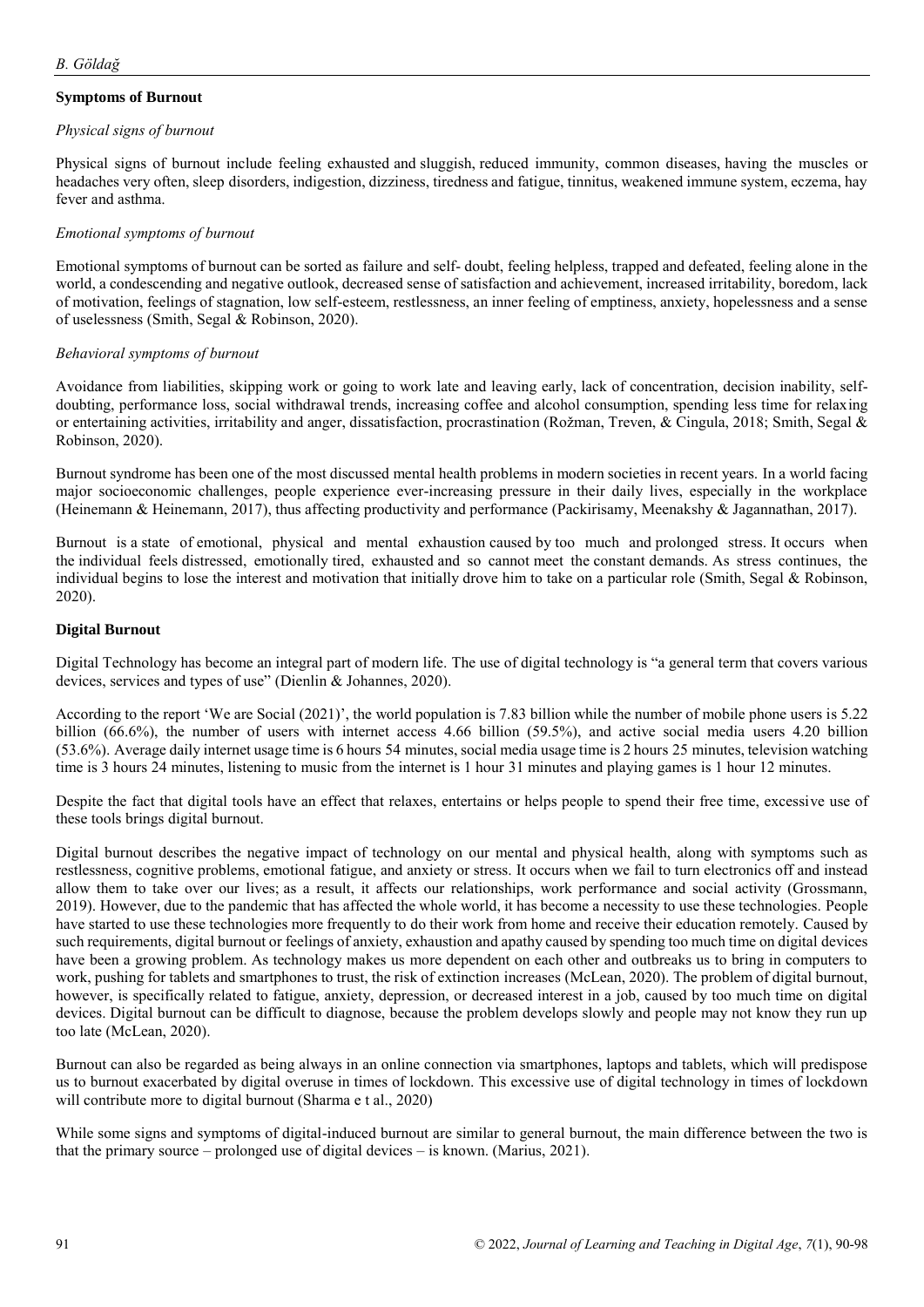#### **Stress**

Stress is "a feeling of physical tension and/or anxiety when it is thought that the individual cannot cope with the demands placed on him" (Hellriegel and Slocum, 2008). According to Selve (1976), stress is "the body's indistinct response to any demand made on itself"; that is, the rate we live at any given moment. All living creatures are under stress, and anything pleasant or unpleasant that accelerates the intensity of life causes a temporary increase in stress, thus creating a corrosive effect on the body. A painful blow and a passionate kiss can be equally stressful. According to Folkman & Lazarus (1984), stress is "a state resulting from the organism's interaction with a harmful stimulus or environment", and is an uncertain reaction of the body to an environmental demand (Soytürk, 2011).

Perceived stress is the feelings or thoughts an individual has about how stressed they are at a particular time or during a particular period of time. It includes the uncontrollability and unpredictability of one's life, how often one has to deal with disturbing difficulties, how much change has occurred in one's life, and confidence in one's ability to cope with problems or difficulties (Phillips, 2013).

When the conducted studies are examined; Reinecke et al. (2016) stated in their study that multiple transactions on the internet, sending, receiving and checking private e-mails and messages on social media increase the level of perceived stress of individuals. The indirect effect of the increase in the burden of communication manifests itself as a decrease in the level of burnout, depression/anxiety and psychological well-being. computer-mediated communication (CMC) behavior that, ultimately, increases their risk of stress and psychological health impairments.

Thomée, Eklöf, Gustafsson, Nilsson, and Hagberg (2007) in their study in Sweden with 1 year follow-up, found that high-level use of digital devices (computer, mobile phone) increased stress and depression. Again, Thomée, Härenstam, and Hagberg (2011) have carried out a study with 4156 young adults (20-24) in Sweden with 1-year follow-up and concluded that there is a correlation between stress, sleep disturbance and depression, and excessive cell phone use. Akın and İskender (2011) determined that there is a positive relationship between excessive internet use and depression, anxiety and stress in a study involving 300 university students. Samaha and Hawi (2016) concluded that there is a weak positive relationship between excessive phone use and perceived stress level, and Lepp, Barkley, and Karpinski (2014) concluded that students who use excessive phone have higher anxiety levels. Bilge, Baydili and Göktaş (2020), in their study, concluded that there is a moderate and positive relationship between excessive social media use and depression, anxiety and stress.

#### **Purpose of the Research**

The unexpected developments in the world - the present pandemic - have changed all the habits of people. The businesses, shopping, banking transactions, education services have all started to be done remotely by using the latest technological tools. Therefore, the use of computers, smartphones and tablets has also increased enormously. Continuous exposure to these devices and digital stimuli has affected people both physically and psychologically. Developments in the digital world affect people both positively and negatively. On the one hand, the Internet provides the opportunity for people to have a pleasant time, research, access and share information, on the other hand, its excessive use can cause introversion, depression and stress. If the stimuli that causes stress are not dealt with, a feeling of pessimism emerges and this manifests itself as anxiety, depression, insomnia and fatigue (Gökler & Işıtan, 2012). Determining the relationship between the digital burnout levels of university students and their perceived stress levels is going to contribute to the measures to be taken in this direction. In this context, the aim of the research is to examine the relationship between the digital burnout levels of university students and the stress they perceive.

#### **METHOD**

#### **Model of the Research**

Relational survey model, one of the quantitative research methods, was used in the research. "Scanning models are research approaches that aim to describe a past or present situation as it is. The event, individual or object that is the subject of the research is tried to be defined in its own conditions and as it is" (Karasar, 2005). In survey research, a sample is selected from the population to describe the views or characteristics of a large community on a subject. (Fraenkel, Wallen & Hyun, 2012).

#### **Population and Sample**

The population of the research consists of students studying at Malatya İnönü University in the spring semester of the 2020-2021 academic year. 925 students who voluntarily participated in the sample were included. Demographic characteristics of the participants are given in Table 1.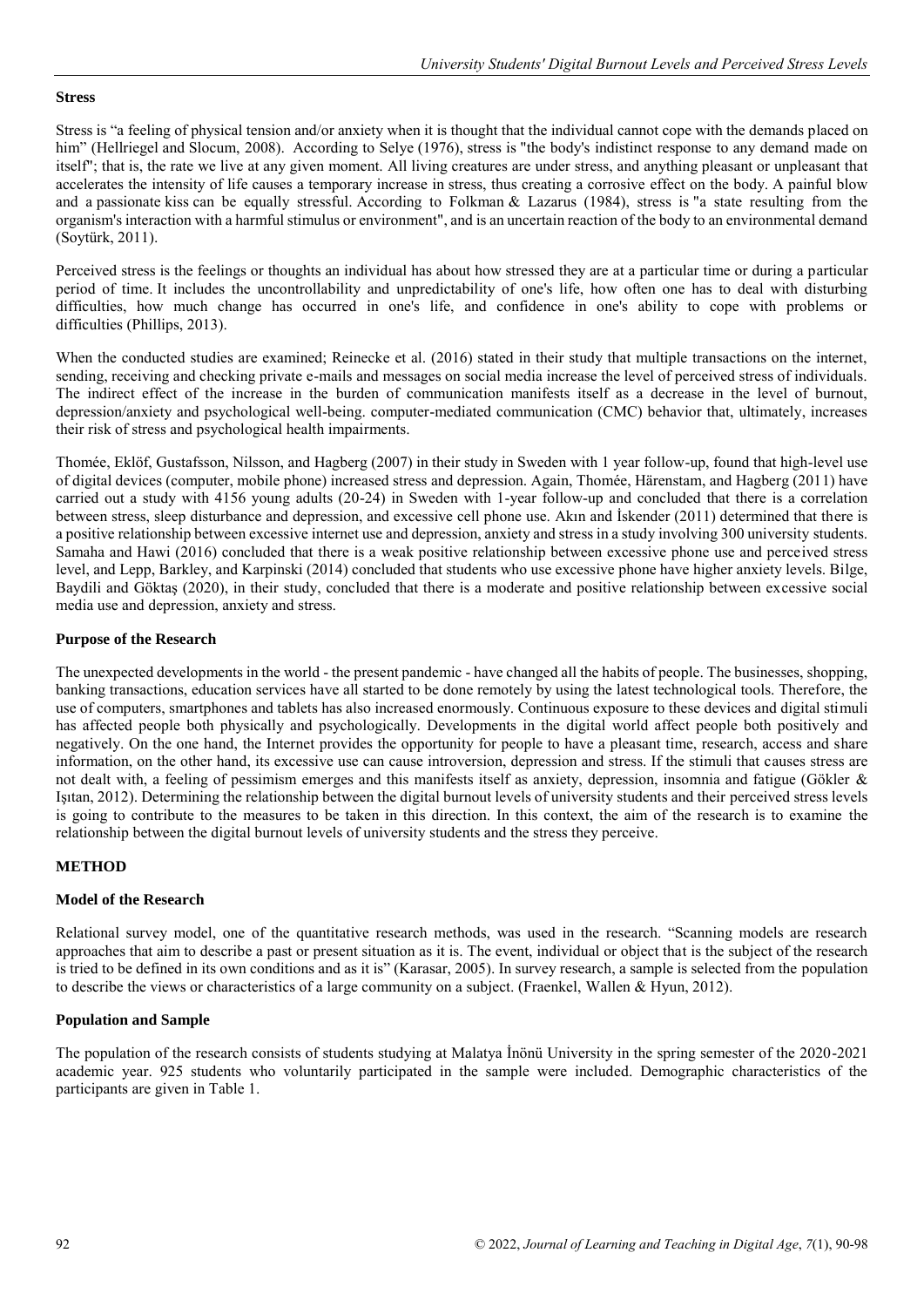|                                |                         | Frequency | Percent |
|--------------------------------|-------------------------|-----------|---------|
| Gender                         | Female                  | 607       | 65.6    |
|                                | Male                    | 318       | 34.4    |
|                                | <b>Associate Degree</b> | 158       | 17.1    |
| Level of education             | Undergraduate           | 721       | 77.9    |
|                                | Graduate                | 46        | 5.0     |
| Class                          | $1st$ Grade             | 294       | 31.8    |
|                                | 2 <sup>nd</sup> Grade   | 220       | 23,8    |
|                                | 3rd Grade               | 193       | 20.9    |
|                                | 4 <sup>th</sup> Grade   | 203       | 21.9    |
|                                | 5 <sup>th</sup> Grade   | 15        | 1.6     |
|                                | 1-3 hours               | 145       | 15.7    |
| Internet Usage Time (Excluding | 4-6 hours               | 362       | 39.1    |
| Classes)                       | 7-10 hours              | 275       | 29,7    |
|                                | 10 hours or more        | 143       | 15.5    |
| Do you have a smartphone?      | Yes                     | 904       | 97.7    |
|                                | N <sub>0</sub>          | 21        | 2.3     |
| Do you have a computer?        | Yes                     | 746       | 80.6    |
|                                | N <sub>0</sub>          | 179       | 19.4    |
| Do you have a tablet?          | Yes                     | 211       | 22.8    |
|                                | N <sub>0</sub>          | 714       | 77.2    |
|                                | Desktop/Laptop          | 208       | 22.5    |
| Device Used to Connect to      | Tablet                  | 12        | 1.3     |
| the Internet                   | Smartphone              | 705       | 76,2    |
|                                | Poor                    | 25        | 2.7     |
| Level of Using Digital Devices | Moderate                | 403       | 43.6    |
|                                | Satisfactory            | 497       | 53.7    |
|                                | Total                   | 925       | 100.0   |

#### **Table 1.** Demographic Characteristics of Participants

#### **Data Collection Tools**

Perceived Stress Scale (PSS): The scale, which was developed by Cohen, Kamarck and Mermelstein (1983) and adapted into Turkish by Eskin et al. (2013), consists of a 5-point Likert type and a total of 14 items. The scale is designed to measure how stressful some situations in a person's life are perceived. 7 items with positive expressions are scored in reverse. The scores of PSS range from 0 to 56. A high score indicates that the person has an excessive perception of stress. The Cronbach alpha coefficient of the Turkish form of the scale is 0.87 (Eskin et al. 2013). The Cronbach Alpha internal consistency coefficient we calculated in this study is 0.85.

Digital Burnout Scale: The scale was developed by Erten & Özdemir (2020). It consists of 24 items and three subfactors named "digital wear", "digital deprivation" and "emotional exhaustion". High scores to be obtained from the scale indicate that the level of digital burnout is high. The Cronbach's alpha internal consistency coefficient of the scale is 0.946. The internal consistency coefficient of Cronbach's Alpha which was calculated in this study is 0.960.

#### **Data Analysis**

Data were collected online. The links of the scales used to reach the students were shared through the learning management system used by the students for distance education and in the social media groups created to communicate with the students. In the normality test, the kurtosis and skewness coefficients were found to be in the range of  $\pm$  1 (George & Mallery, 2016) and the data showed normal distribution. Therefore, data were tested using the t-test, one-way analysis of variance test (ANOVA), for independent groups with descriptive analyzes (mean and standard deviation) and parametric analyzes. Pearson Product Moment Correlation Analysis was used to determine the relationship between students' digital burnout levels and their perceived stress levels. The significance level was taken as p<.05.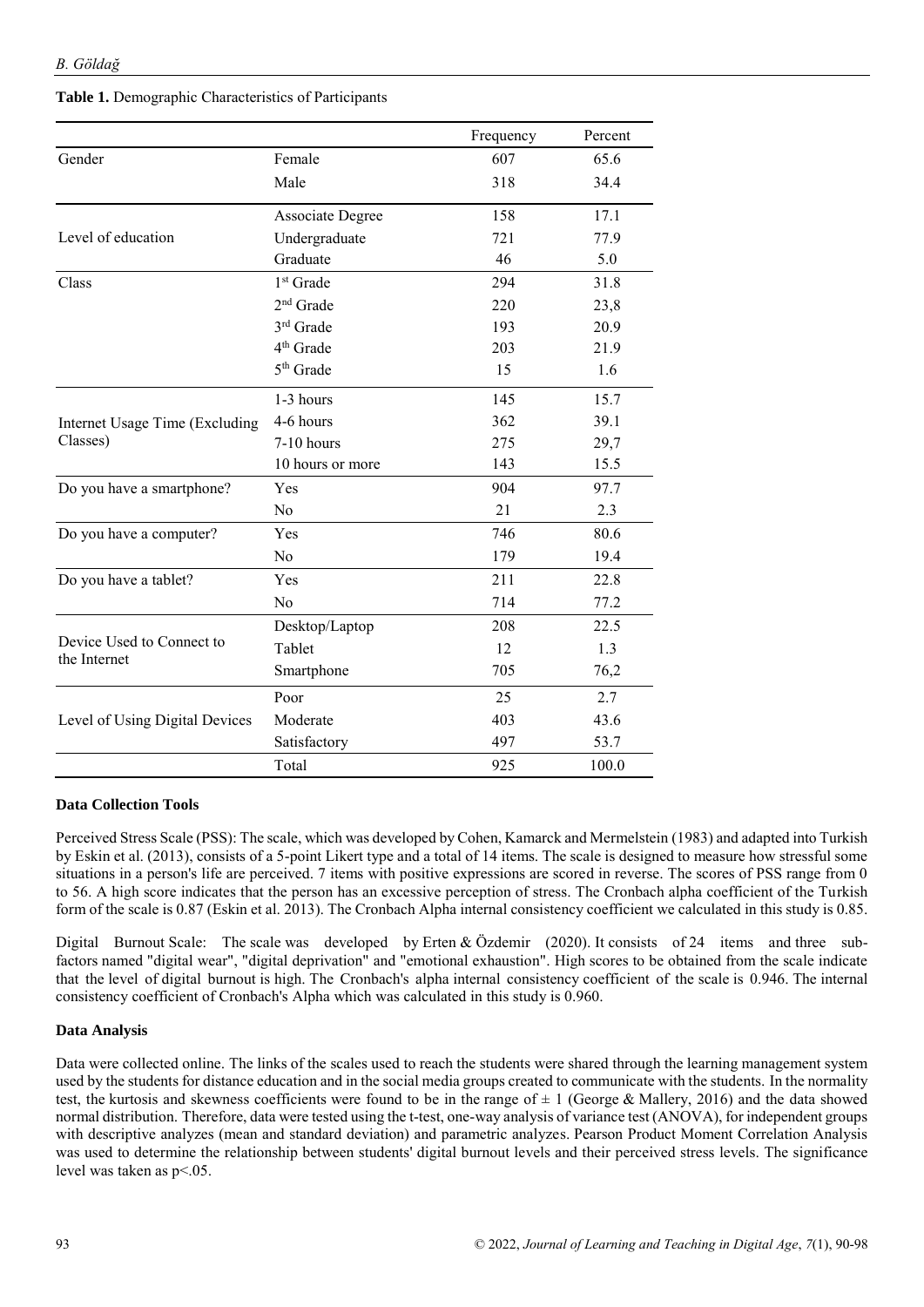#### **FINDINGS**

In this section, the findings obtained as a result of the statistical analysis of the collected data and their interpretations are presented.

**Table 2.** The Results of Pearson Product Moment Correlation Analysis Conducted to Determine the Relationship between Students' Digital Burnout Levels and Perceived Stress Levels

| Variable                            |            |       |     |
|-------------------------------------|------------|-------|-----|
| Digital Burnout<br>Perceived Stress | 025<br>ن ک | 0.585 | 000 |

According to Table 2, there is a moderately positive and significant relationship between students' digital burnout levels and their perceived stress levels (r=0.585, p<.01). Accordingly, as students' digital burnout levels increase, so do their perceived stress levels.

**Table 3.** t-test Analysis Results of Students' Digital Burnout Levels and Perceived Stress Levels by Gender

|                  | Gender | n   | $\bar{x}$ |       | Sd  |       |      |
|------------------|--------|-----|-----------|-------|-----|-------|------|
| Digital Burnout  | Female | 607 | 72.21     | 23.22 | 923 | 5.651 | 000, |
|                  | Male   | 318 | 62.86     | 25.11 |     |       |      |
| Perceived Stress | Female | 607 | 29.51     | 9.13  | 923 | 3.682 | 000, |
|                  | Male   | 318 | 27.16     | 9.32  |     |       |      |

According to Table 3, a statistically significant difference was found between the digital burnout levels of male and female students participating in the research (t(923)=-5,651, p<0,05) in favor of male students. Accordingly, male students' digital burnout levels ( $\bar{x}$ =62,86) are lower than female students ( $\bar{x}$  = 72,21). Similarly, a statistically significant difference was found in favor of male students between perceived stress levels (t(923)=3,682, p<0,05). Male students' perceived stress levels ( $\bar{x}$ =27,16) were found to be lower than females'  $(\bar{x} = 29.51)$ .

**Table 4.** ANOVA Analysis Results of Students' Digital Burnout Levels and Perceived Stress Levels According to the Device They Use to Connect to the Internet

|                            |                | Sum of Squares   | Sd           | Mean Squares | - F   | p    | Difference    |
|----------------------------|----------------|------------------|--------------|--------------|-------|------|---------------|
| Digital<br>Burnout         | Between groups | 7262,631         | 2            | 3631,316     | 6,226 | ,002 | A < C         |
|                            | Within groups  | 537747,364       | 922          | 583,240      |       |      |               |
|                            | Total          | 545009,996       | 924          |              |       |      |               |
|                            | Between groups | 339,980          | 2            | 169,990      | 1.985 | ,138 | No difference |
| Perceived<br><b>Stress</b> | Within groups  | 78974,792        | 922          | 85,656       |       |      |               |
|                            | Total          | 79314,772        | 924          |              |       |      |               |
| A-Desktop/Laptop           |                | <b>B</b> -Tablet | C-Smartphone |              |       |      |               |

According to Table 4, a significant difference was found between the students' digital burnout levels (F(2; 922) = 6,226, p<0,05) according to the devices they use to connect to the internet. According to the results of the Tukey test conducted in order to determine among which groups the differentiation was, the differences were found to exist between the students using smartphone ( $\bar{x}$ =70,56) and those using desktop/laptops ( $\bar{x}$ =63,98). There was no significant difference between the stress levels perceived by the students according to the devices they use to connect to the internet (F(2; 922) = 1,985, p $>0,05$ ).

**Table 5.** ANOVA Analysis Results of Students' Digital Burnout Levels and Perceived Stress Levels by Educational Levels.

|                                        |                | Sum of Squares | Sd             | Mean Squares | F     |      | Difference |
|----------------------------------------|----------------|----------------|----------------|--------------|-------|------|------------|
|                                        | Between groups | 4010,529       |                | 2005,265     | 3.417 | .033 | C < B      |
| Digital                                | Within groups  | 540999,467     | 922            | 586,767      |       |      |            |
| <b>Burnout</b>                         | Total          | 545009,996     | 924            |              |       |      |            |
|                                        | Between groups | 801,918        |                | 400.959      | 4.709 | .009 | A< B       |
| Perceived<br><b>Stress</b>             | Within groups  | 78512,854      | 922            | 85,155       |       |      |            |
|                                        | Total          | 79314,772      | 924            |              |       |      |            |
| B- Undergraduate<br>A-Associate Degree |                |                | C-Postgraduate |              |       |      |            |

According to Table 5, a significant difference was found between the students' digital burnout levels (F(2; 922) = 3,417, p<0,05) according to the education levels of the students participating in the research. According to the results of the Tukey test, which was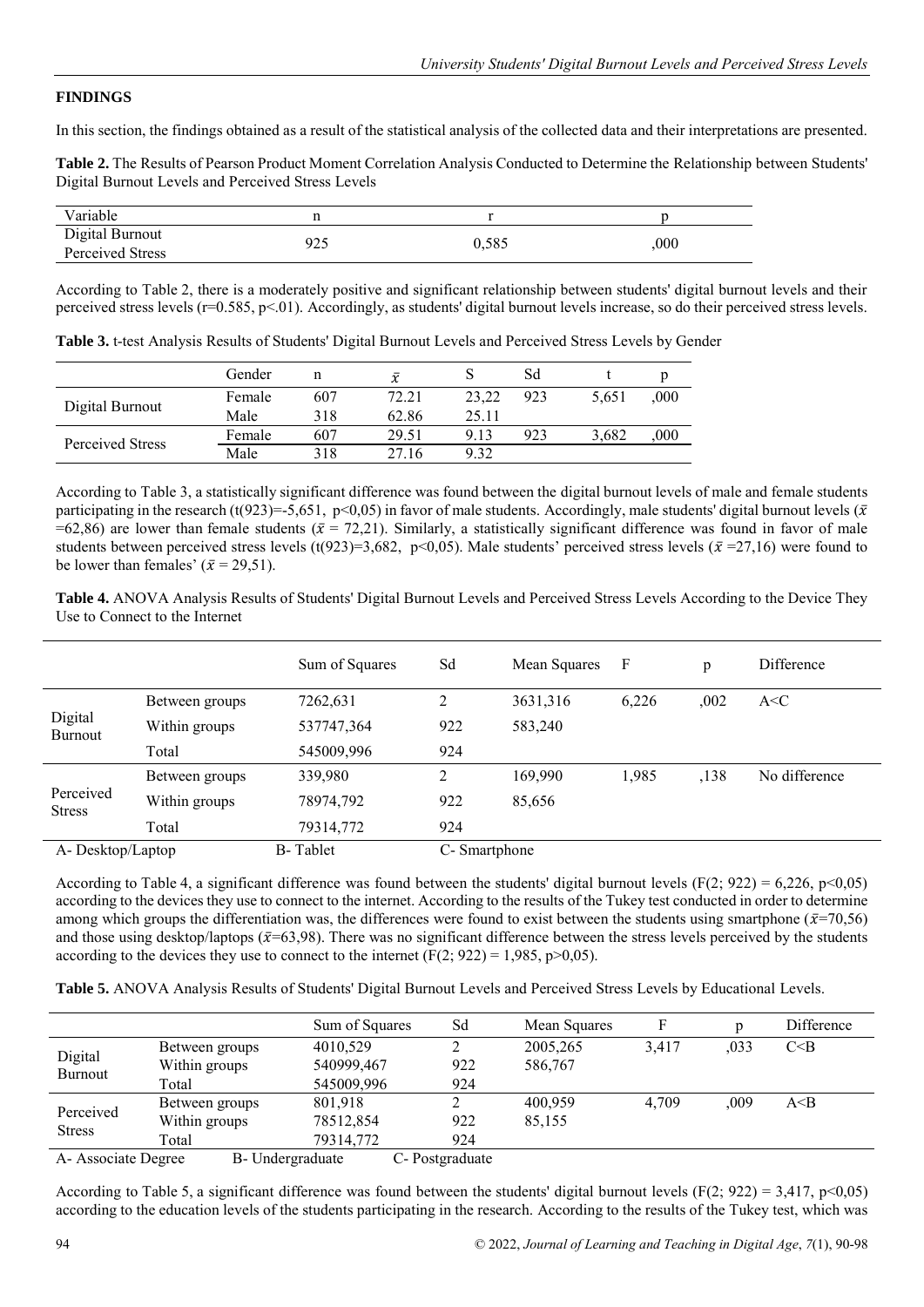conducted to determine between which groups the differentiation is, this difference is between the students studying at undergraduate level ( $\bar{x}$ =70,04) and those studying at graduate level ( $\bar{x}$ =62,60). Likewise, a significant difference was found between the students' perceived stress levels (F(2; 922) = 4,709, p<0,05). This difference is between students studying at undergraduate level ( $\bar{x}=29,19$ ) and students studying at associate degree level ( $\bar{x}$ =27,17).

**Table 6.** ANOVA Analysis Results of Students' Digital Burnout Levels and Perceived Stress Levels by Grades.

|                            |                | Sum of Squares | Sd  | Mean<br>Squares |      | D    | Difference    |
|----------------------------|----------------|----------------|-----|-----------------|------|------|---------------|
|                            | Between groups | 981,567        |     | 245,392         | .415 | ,798 | No difference |
| Digital                    | Within groups  | 544028,428     | 920 | 591,335         |      |      |               |
| Burnout                    | Total          | 545009,996     | 924 |                 |      |      |               |
|                            | Between groups | 264,518        |     | 66.129          | .770 | .545 | No difference |
| Perceived<br><b>Stress</b> | Within groups  | 79050,254      | 920 | 85.924          |      |      |               |
|                            | Total          | 79314,772      | 924 |                 |      |      |               |

According to Table 6, students' digital burnout levels (F(4; 920) = ,417, p>0,05) and perceived stress levels (F(4; 920) = ,770, p>0,05) were not found to have a significant difference.

**Table 7.** ANOVA Analysis Results of Students' Digital Burnout Levels and Perceived Stress Levels According to Daily Internet Use Time.

|                            |                   | Sum of Squares                           | Sd  | Mean Squares | F      |      | <b>Difference</b> |
|----------------------------|-------------------|------------------------------------------|-----|--------------|--------|------|-------------------|
|                            | Between groups    | 43220,048                                |     | 14406.683    | 26,442 | .000 | $A-B < C-D$       |
| Digital                    | Within groups     | 501789,948                               | 921 | 544,832      |        |      |                   |
| <b>Burnout</b>             | Total             | 545009,996                               | 924 |              |        |      |                   |
|                            | Between groups    | 1457,783                                 | 3   | 485.928      | 5.748  | .001 | $A-B < C-D$       |
| Perceived<br><b>Stress</b> | Within groups     | 77856,989                                | 921 | 84,535       |        |      |                   |
|                            | Total             | 79314,772                                | 924 |              |        |      |                   |
| $A-1-3$ hours              | $B - 4 - 6$ hours | $C - 7 - 10$ hours D- more than 10 hours |     |              |        |      |                   |

According to Table 7, a significant difference was found among the digital burnout levels (F(3; 921) = 26,442 p<0,05) of students participating in the research according to their daily internet usage times. According to the results of the Tukey test, which was conducted to determine between which groups the differentiation was, this difference was found among the students using the internet for 1-3 hours ( $\bar{x}$ =58,28); 4-6 hours ( $\bar{x}$ =65,27); 7-10 hours ( $\bar{x}$ =74,61) and more than 10 hours a day ( $\bar{x}$ =78,48). Likewise, a significant difference was found between students' perceived stress levels ( $F(2, 922) = 4,709$ ,  $p<0,05$ ). This difference exists among the students who use the internet for 1-3 hours ( $\bar{x}=26,75$ ); 4-6 hours ( $\bar{x}=28,02$ ); 7-10 hours ( $\bar{x}=29,68$ ) and more than 10 hours a day  $(\bar{x}=30.53)$ .

**Table 8.** ANOVA Analysis Results of Students' Digital Burnout Levels and Perceived Stress Levels According to Digital Device Usage Levels.

|                            |                | Sum of Squares | Sd  | Mean Squares | F     | n    | <b>Difference</b> |
|----------------------------|----------------|----------------|-----|--------------|-------|------|-------------------|
|                            | Between groups | 1378,231       |     | 689.116      | 1.169 | .311 | No difference     |
| Digital<br>Burnout         | Within groups  | 543631,764     | 922 | 589,622      |       |      |                   |
|                            | Total          | 545009,996     | 924 |              |       |      |                   |
|                            | Between groups | 492,853        | 2   | 246,427      | 2,883 | .056 | No difference     |
| Perceived<br><b>Stress</b> | Within groups  | 78821,919      | 922 | 85,490       |       |      |                   |
|                            | Total          | 79314,772      | 924 |              |       |      |                   |

According to Table 8, a significant difference was not found between students' digital burnout levels (F(2; 922) = 1,169, p>0,05) and perceived stress levels (F(2; 922) = 2,883, p>0,05) considering their use of digital learning devices.

Table 9. Descriptive statistics of students' digital burnout levels and perceived stress levels

|                  |     | Minimum | Maximum |       |       |
|------------------|-----|---------|---------|-------|-------|
| Digital Burnout  |     | 24.00   | 120.00  | 68.99 | 24.28 |
| Perceived Stress | 925 | 00.00   | 56.00   | 28.71 | 9.26  |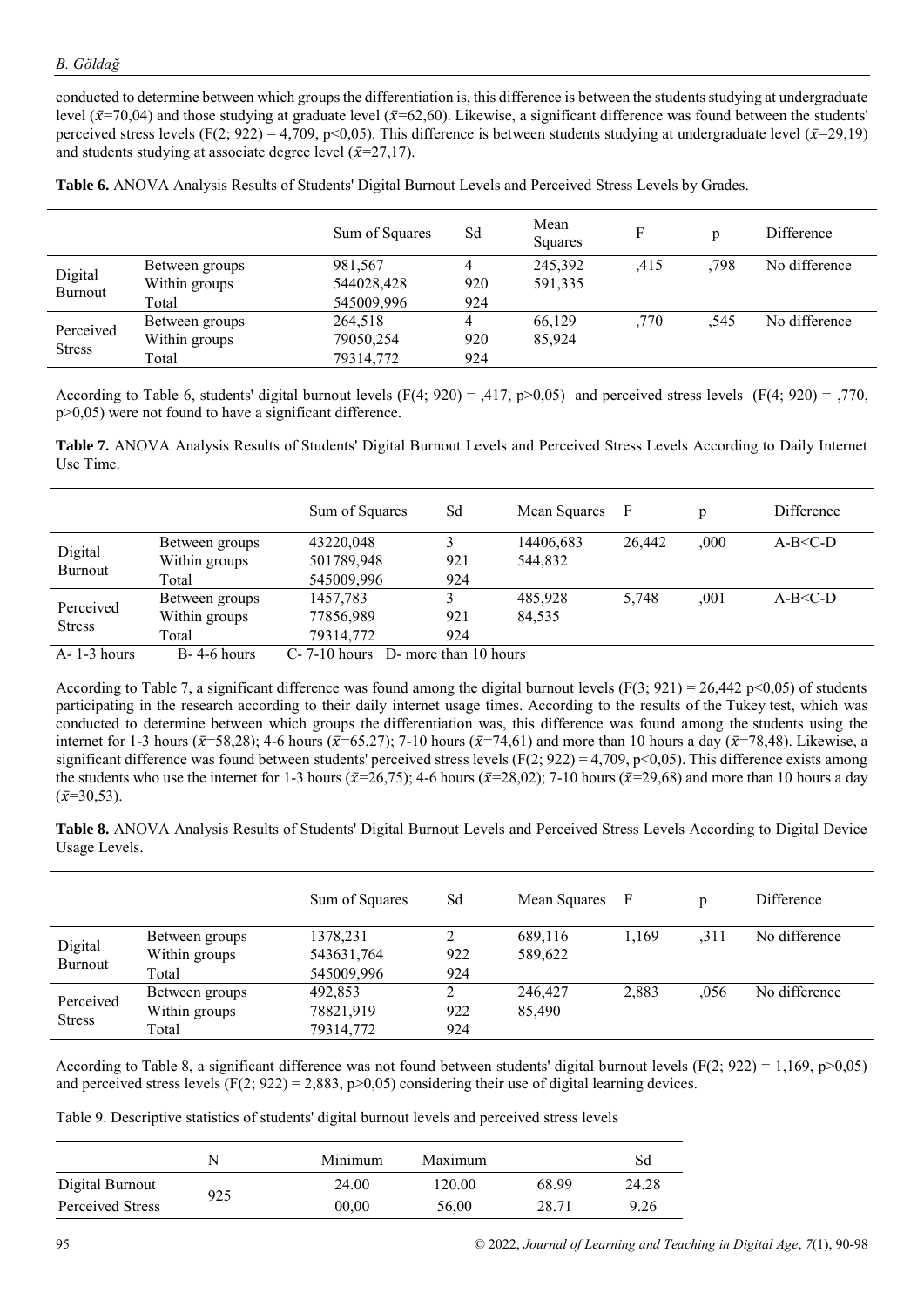According to Table 9, the digital burnout levels of the students ( $\bar{x}$ =68,99) are above average and the perceived stress level ( $\bar{x}$ )  $=28,71$ ) is moderate.

## **DISCUSSION AND CONCLUSIONS**

According to the result we obtained in the research; students' digital burnout levels are above average and their perceived stress level is moderate. As a response to the COVID-19 outbreak, many governments have taken steps such as spatial distance - staying home - to reduce its spread and impact (Király et al., 2020). The COVID-19 pandemic and social isolation have predominantly affected adolescents and young adults (Göker & Turan, 2020). As young people stay at home and their communication with other people and friends decreases, digital technologies have started to be used a lot. The frequent use of these technologies has brought along digital burnout. This increases the stress, anxiety and depression levels experienced by people.

It was concluded that male students' digital burnout levels were lower than female students. When the perceived stress levels were examined, it was concluded that the perceived stress levels of male students were lower than female students. According to the results obtained in the studies conducted on different student groups, female students' perceived stress levels are higher than male students (Leung, Lam & Chan, 2010; Andreou et al., 2011; Deasy et al., 2015; Shaw, Peart & Fairhead, 2017; Reyhan & Karaca, 2016; Hancıoğlu, 2017; Çalışkan et al., 2018). However, according to the results obtained in some other studies, there is no difference between the perceived stress levels of female and male students (Baştuğ, Metin & Bingöl, 2014; Ateşoğlu & Erkal, 2016; Akınlotu & Ertan, 2018; Fasoro et al. , 2019; Deles & Kaytez, 2020).

Students who use smartphones to connect to the internet have higher digital burnout levels than students who use desktop / laptop. The fact that students always have their mobile phones with them allows them to connect to the internet at any time. With social isolation, people have started to use social media and digital games too much to communicate and spend their spare time. According to the results of Balhara et al.'s study, approximately half of the participants (50.8%) stated that their gaming habits increased during this period (Balhara et al. 2020). There is no difference between the stress levels perceived by the students according to the devices they use to connect to the internet.

The digital burnout levels of undergraduate students are higher than those of studying at graduate level. Likewise, the perceived stress levels of students studying at the undergraduate level are higher than the students studying at the graduate level. The number of courses taken by graduate students is less than undergraduate students. At the same time, some of the graduate students are working in a job. Undergraduate students, on the other hand, spend most of the day with digital devices as they are enrolled in more courses, and they use these devices to communicate with their friends because they are away from school.

This study concluded that there was no difference between students' digital burnout levels and perceived stress levels according to their grades. Deles  $\&$  Kaytez (2020), on the other hand, found that the stress levels of the senior students were significantly higher than the 1st, 2nd and 3rd graders. Moreover, there is a difference between the digital burnout levels and perceived stress levels according to the duration of internet use of the students. As students' internet usage time increases, their digital burnout levels and perceived stress levels also increase. In his study with university students, Gülnar (2016) concluded that as the duration of internet use increases, so do the students' stress levels. There is no any difference between students' digital burnout levels and perceived stress levels according to their level of use of digital devices.

There is a moderately positive and significant relationship between the digital burnout levels of students and their perceived stress levels. As students' digital burnout levels increase, their perceived stress levels increase as well. People often think that they cannot imagine life without their technological devices. Studies show that the use of technology can contribute to stress (Chaves, 2020). According to the results of the annual 'Stress in America' survey of the American Psychological Association, one-fifth (about 18%) of US adults consider technology use a major source of stress in their lives (APA, 2017). In a study conducted with US adolescents, they were asked what is the effect of digital technology use on well-being, and 31% stated that the effects were mostly positive, 45% stated that the effects were neither positive nor negative, and 24% stated that the effects were mostly negative (Dienlin & Johannes, 2020).

To cope with digital burnout;

- According to the results we have obtained in our present research, 84.3% of the participants use the internet for 4 hours or more per day. (Not including the usage for lecturing purposes). This shows that they spend a lot of time in front of the screen. Being in front of the screen for too long disrupts sleep patterns, which causes health problems such as depression, stress, focusing problems, and forgetfulness. Therefore, it is necessary to shorten the screen usage time. In addition, the person should rest, relax and exercise because he/she stays in front of the screen too much.
- Due to the pandemic, it has become mandatory to use digital devices. However, other than these, opportunities should be created where we can realize our hobbies. The question "If I do not use these devices today, what should I do instead?" should be answered.
- The control of software and devices should be completely in the hands of the person. They must be at the service of the person.
- There must be a balance between online and offline life.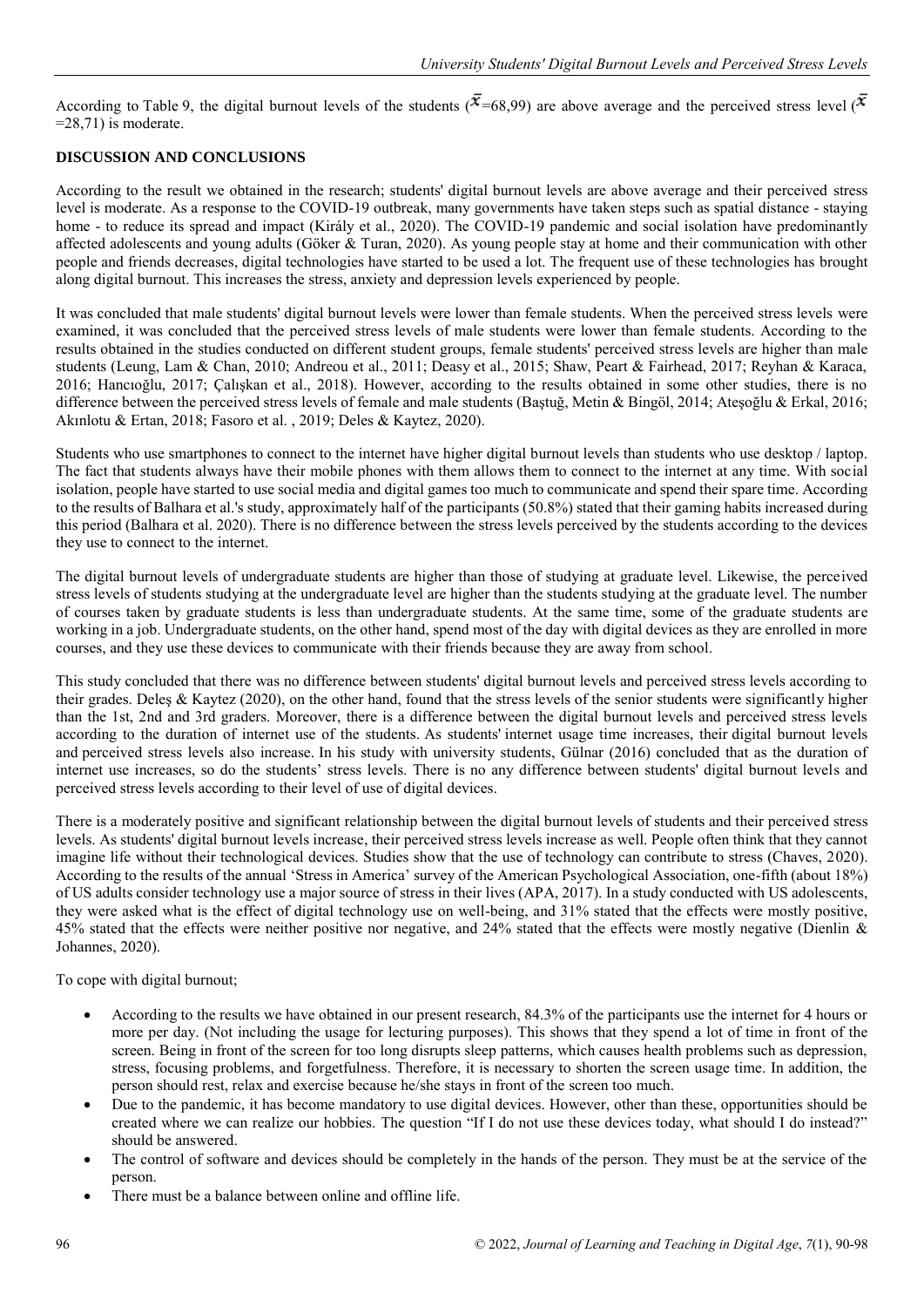- It is not possible to remove digital devices and the internet from our lives, but human life is more important than anything else. Their moderate use will not only make our lives easier, but also their adverse effects on our mental and physical health will be minimized. We should use these devices only to make our life easier instead of making them the focal point of our lives. Computers, smartphones and tablets are indispensable devices in the lives of university students. It should be noted that these devices are not designed to take over life, but to facilitate learning and enrich the learning experience.
- More research is needed to show the solids of whether digital technology is harmful to its users or not.
- The use of technological tools is going to continue to increase. Instead of demonizing technology, scientific studies should be carried out on how to gain healthy and sustainable digital behaviours in our digital world.

**Ethics Committee Approval:** An ethics committee approval was received for this study from Inonu University Scientific Research and Publication Ethics Committee (Approval No: 17/06/2021-E.54836).

## **REFERENCES**

- Akın, A., & Iskender, M. (2011). Internet addiction and depression, anxiety and stress. *International Online Journal of Educational Sciences, 3*(1), 138–148.
- Akınlotu, O.T., & Sahil Ertan, Ş. (2018). An Assessment of Perceived Stress Sources among University Students: European University Of Lefke Context. *EUL Journal of Social Sciences*, IX-I, 35-48.
- Andreou, E., Alexopoulos, E. C., Lionis, C., Varvogli, L., Gnardellis, C., Chrousos, G. P., & Darviri, C. (2011). Perceived Stress Scale: reliability and validity study in Greece. *International Journal of Environmental Research and Public Health, 8*(8), 3287–3298. https://doi.org/10.3390/ijerph8083287.
- APA. (2017). *Stress in America.* https://www.apa.org/news/press/releases/ stress/2017/technology-social-media.pdf.
- Ateşoğlu, L. & Erkal, S. (2016). Examination of the Perceived Stress Levels of Housekeeping Staff in Hospitals. *The Journal of Academic Social Science, 4*(29), 557-573.
- Balhara, Y.P.S., Kattula, D., Singh, S., Chukkali. S., & Bhargava, R. (2020). Impact of lockdown following COVID-19 on the gaming behavior of college students. *Indian Journal Public Health, 64*(6), 172-176. https://doi.org/10.4103/ijph.IJPH\_465\_20.PMID: 32496250.
- Baştuğ, G., Metin, S.C., & Bingöl, E. (2014). Investigation of perceived stress levels together with positive and negative moods of students in school of physical education and sports. *International Journal of Science Culture and Sport*, *2*(4), 72-79. https://doi.org/ 10.14486/IJSCS209
- Bianchi, R., Schonfeld, I.S. & Laurent, E. (2018). Burnout Syndrome and Depression. In *Understanding Depression.* (Y.K. Kim, Ed.).187-202. Singapore: Springer.
- Bilge,Y., Baydili, K.N. & Göktaş, S.Ş. (2020). Sosyal Medya Bağımlılığını Yordamada Anksiyete, Stres ve Günlük Sosyal Medya Kullanımı: Meslek Yüksekokulu Örneği. *Bağımlılık Dergisi, 21*(3), 223-235.
- Chaves, C. (2020). *"What Is a Digital Detox".* https://www.verywellmind.com/why-and-how-to-do-a-digital-detox-4771321.
- Cohen, S., Kamarck,. T., & Mermelstein, R. (1983). A global measure of perceived stress. *Journal of Health and Social Behavior*, *24*, 385-396.
- Çalışkan, S., Aydoğan, S., Işıklı., B, Metintaş, S., Yenilmez, F., & Yenilmez, Ç. (2018). Assessment of Perceived Stress Level and Related Factors in University Students. *ESTUDAM Public Health Journal, 3*(2), 40-49.
- Deasy, C., Coughlan, B., Pironom, J., Jourdan, D. & McNamara, P. M. (2015). Psychological distress and lifestyle of students: implications for health promotion. *Health Promotion International*, *30*, 77–87. https://doi.org/10.1093/heapro/dau086.
- Deleş, B., & Kaytez, N. (2020). Investigation of Stress Levels of Child Development Undergraduate Students on Health Perception. *Gümüşhane University Journal of Health Sciences, 9*(4), 365-373.
- Dienlin, T., & Johannes, N. (2020). The impact of digital technology use on adolescent well-being. *Dialogues Clinical Neuroscience, 22*(2), 135-142. https://doi.org/10.31887/ DCNS.2020.22.2/tdienlinKeywords
- Erten, P., & Özdemir, O. (2020). The Digital Burnout Scale Development Study. *Inonu University Journal of the Faculty of Education, 21*(2), 668-683. https://doi.org/10.17679/inuefd.597890.
- Eskin, M., Harlak H., Demirkıran, F., & Dereboy, Ç. (2013). The Adaptation of the Perceived Stress Scale into Turkish: A Reliability and Validity Analysis. *New Symposium Journal, 51*(3), 132-140.
- Fasoro, A. A., Oluwadare, T., Ojo, T. F., & Oni, I. O. (2019). Perceived stress and stressors among first-year undergraduate students at a private medical school in Nigeria. *Journal of Taibah University Medical Sciences, 14*(5), 425–430. https://doi.org/10.1016/j.jtumed.2019.08.003
- Fraga, J. (2019). *A Guide to Burnout.* Healthline. [https://www.healthline.com/health/tips-for-identifying-and-preventing-burnout.](https://www.healthline.com/health/tips-for-identifying-and-preventing-burnout)
- Fraenkel, J.R., Wallen, N.E. & Hyun, H.H. (2012). How to design and evaluate research in Education. McGraw-Hill.
- George, D. & Mallery, P. (2016). *Ibm Spss Statistics 23 Step by Step: A Simple Guide and Reference.* 14th. ed. Routledge.
- Göker, M.E., & Turan Ş. (2020). Problematic Technology Use in the Covid-19 Pandemic. *ESTUDAM Public Health Journal.*  5(COVID-19 Special Issue): 108-14. https://doi.org/10.35232/estudamhsd.767526
- Gökler, R. & Işıtan, İ. (2012). Modern çağın hastalığı; stres ve etkileri. *Tarih Kültür ve Sanat Araştırmaları Dergisi. 1*(3), 154-168.
- Gülnar, B. (2016). Stres ve İnternet Kullanımı İlişkisi: Türkiye'deki Üniversite Öğrencileri Arasında Bir Alan Araştırması. *İletişim Kuram ve Araştırma Dergisi*, 42, 37-57.
- Grossmann, M. (2019). *Digital Burnout on the Turn?.*